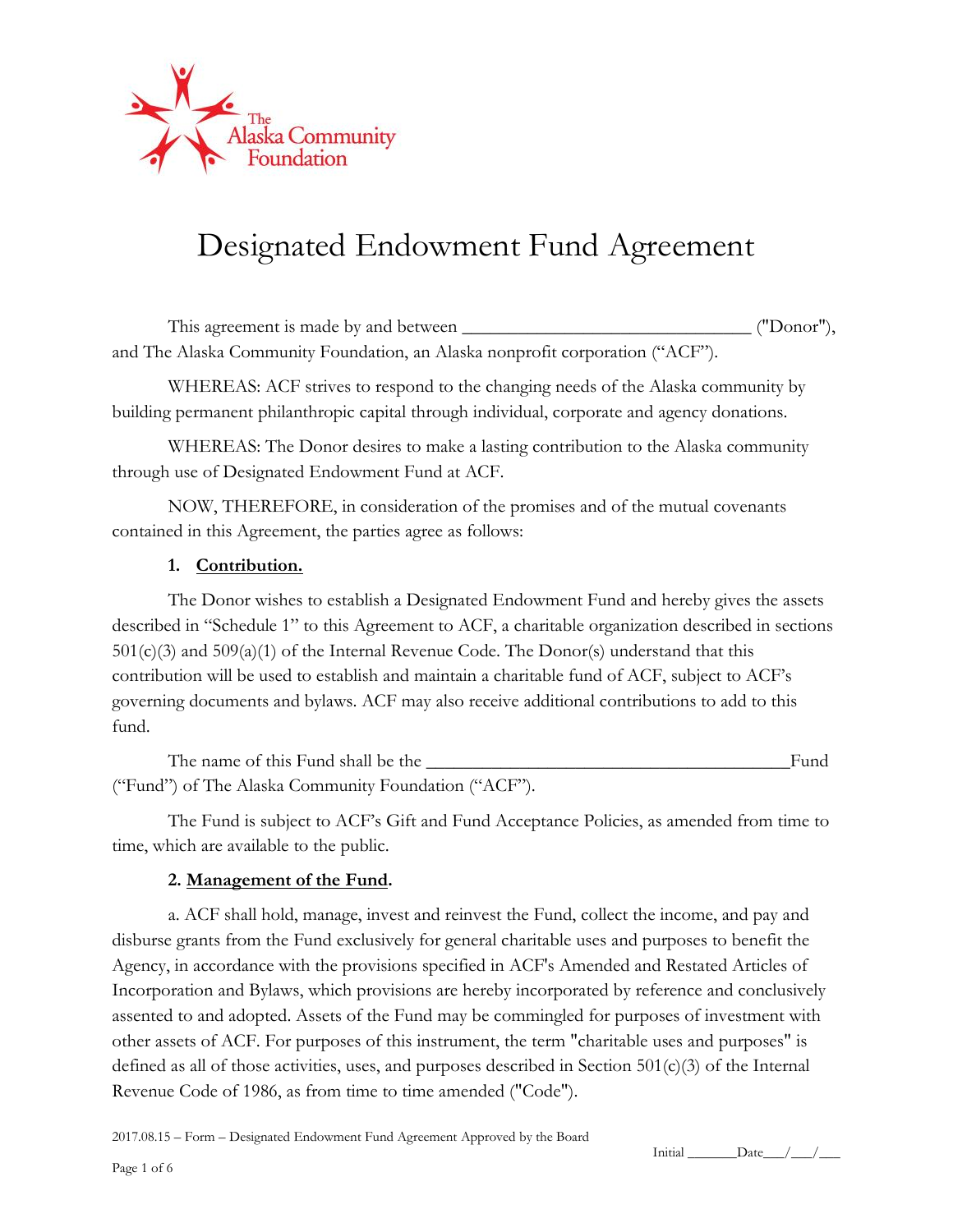b. ACF invests funds according to ACF's approved Investment Policy, as amended from time to time. ACF does not predict any particular result and does not guarantee any particular result related to investments.

# **3. Purpose of the Fund.**

a. ACF shall hold the Fund and make grants in accordance with criteria outlined in Exhibit  $A$ ."

b. ACF shall distribute grants from the Fund's distributable amount in accordance with the spending policy as defined in the Investment Policy established by The Alaska Community Foundation Board of Directors ("ACF Board").

c. Upon written request to the ACF Board, the Board of Directors of the Agency may recommend distributions from the fund in excess of ACF's spending policy. Such a request is expected to occur only under rare conditions and with at least six months' notice, unless there is an emergency situation. Such a request will be subject to any restrictions placed on the gifted assets in the Fund as described in the advice instruction documents from donors. The ACF Board may approve the distribution only when it is deemed, in its sole discretion, to be consistent with the mission, purposes, and best interest of the charity and within the charitable, educational and philanthropic purposes of ACF.

# **4. Administrative Expenses.**

ACF will assess administrative and investment management fees against the Fund in accordance with ACF's published fee schedule, as amended from time to time. ACF may also assess the fund to cover any unusual expenses incurred in connection with the contributed assets, including the cost of disposal.

# **5. Fund as a Component of The Alaska Community Foundation.**

The parties intend that the Fund shall be a component part of ACF, as defined in section 1.170A-9(f)(11) of the Income Tax Regulations, and that nothing in this agreement shall affect the status of ACF as an organization described in section  $501(c)(3)$  of the Code and which is not a private foundation within the meaning of section 509(a) of the Code. This agreement shall be interpreted in a manner consistent with the foregoing intention and to conform with the requirements of the applicable provisions of the federal tax laws and any regulations issued under them.

The Fund is subject to the policies and procedures of ACF, which are available to the public.

# **6. The Alaska Community Foundation in Good Standing.**

All transfers of property under this instrument are subject to the condition that ACF, as of the date of transfer, is classified in good standing by the Internal Revenue Service as an organization described in section  $501(c)(3)$  of the Code and which is not a private foundation as defined in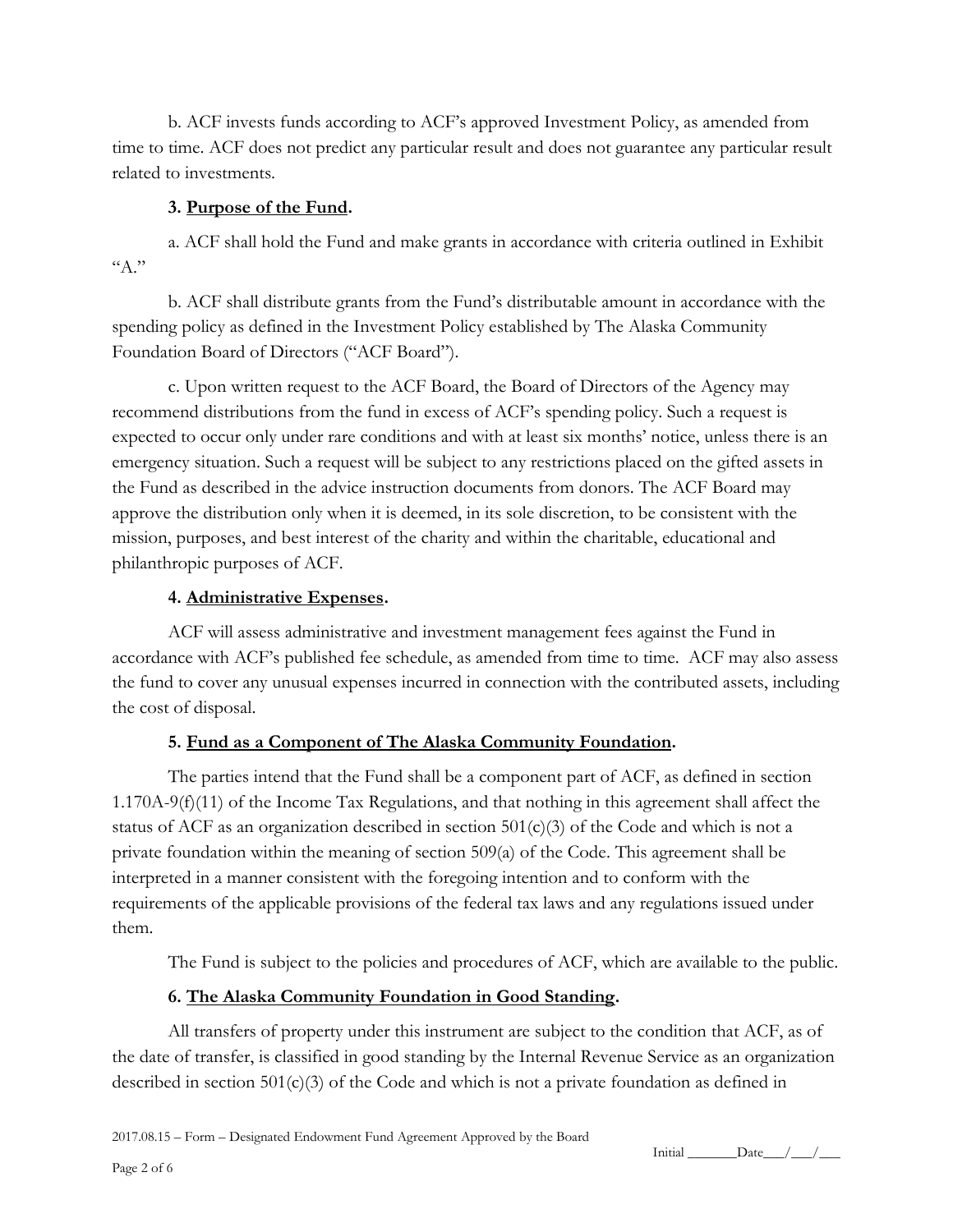section 509(a) of the Code.

### **7. Governing Law.**

The Fund shall be administered in and under the laws of the State of Alaska, and this instrument and its validity shall be governed by and interpreted in accordance with the laws of the State of Alaska.

## **8. Variance Power.**

The ACF Board shall have the power, after reviewing the Articles of Incorporation of the Agency or Agencies listed on Exhibit A and dissolution provisions of the same as required by United States Treasury Regulations, to modify any restrictions or conditions on the distribution of funds for any specified charitable purpose or to specified agencies if, in the sole judgment of the ACF Board, (without the approval of any advisor, trustee, custodian or agent) such restrictions or conditions become, in effect, unnecessary, incapable of fulfillment or inconsistent with the charitable needs of the community or the area served. The ACF Board shall exercise this power consistent with the principal of maintaining, as close as possible, the original intent of the donor(s).

# **9. Confidentiality.**

All information about donors and prospective donors shall only be disclosed within the guidelines of ACF's Confidentiality and Conflict of Interest Policy, which is available to the public.

# **10. Anonymity/Publicity.**

To recognize and honor our donors, ACF policy is to include our donors' names in annual reports and other materials, unless they wish to remain anonymous. Please check the boxes below that best describes your wish regarding publicity:

\_\_\_\_\_\_ I have no objection to the inclusion of my name in Foundation publicity, and

My preferred recognition name is: \_\_\_\_\_\_\_\_\_\_\_\_\_\_\_\_\_\_\_\_\_\_\_\_\_\_\_\_\_\_\_\_\_\_\_\_\_\_\_\_\_\_

\_\_\_\_\_\_I do not wish to have my name included in Foundation publicity and I wish to be listed as an anonymous donor

Other  $\Box$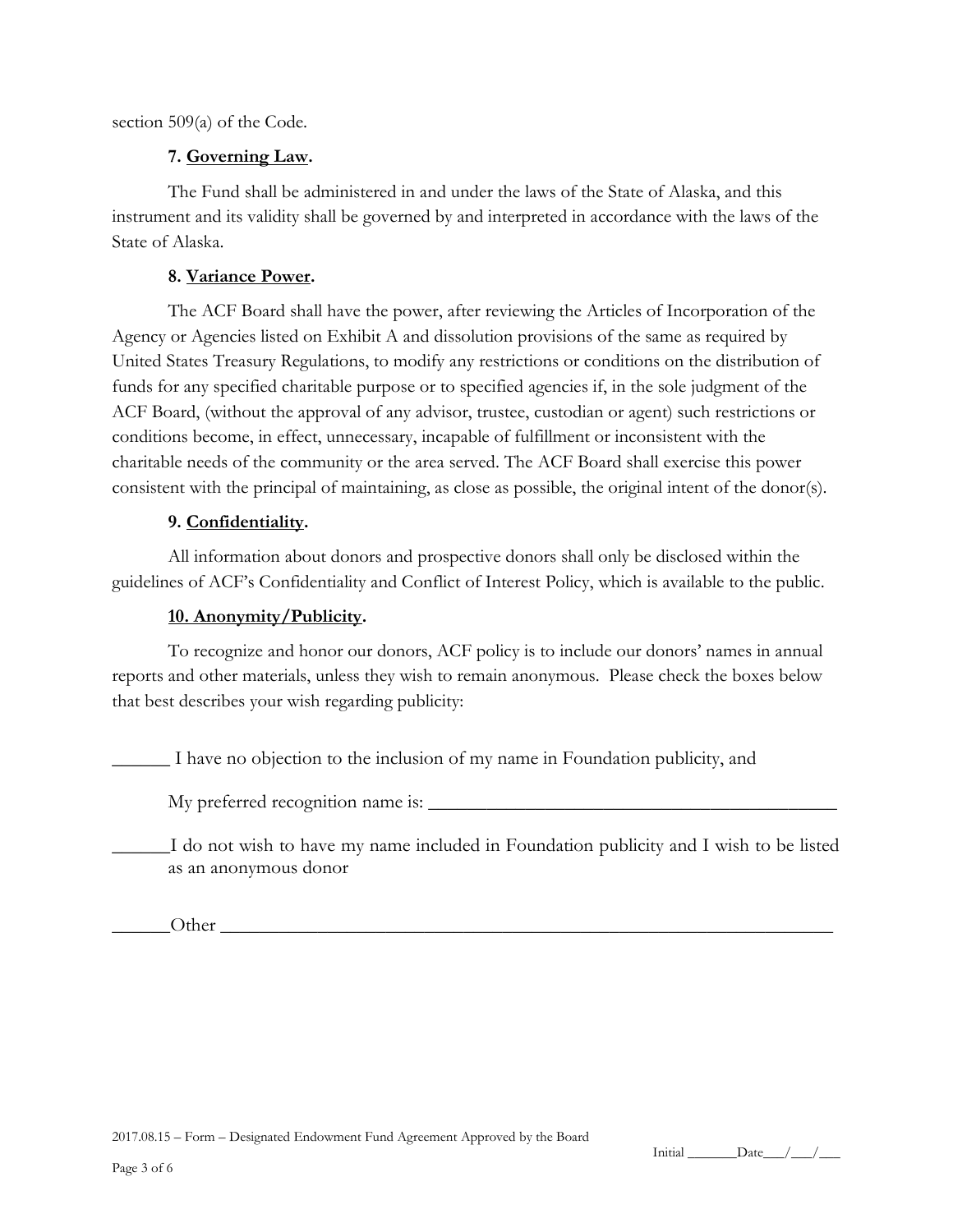IN WITNESS WHEREOF, the Agency and The Alaska Community Foundation have executed this agreement on the date appearing below their signatures.

| <b>DONOR</b>          |                                    |
|-----------------------|------------------------------------|
| Signature             |                                    |
| Name                  |                                    |
| Date                  |                                    |
|                       | Title/Organization (if applicable) |
| <b>Street Address</b> |                                    |
| City/State/Zip        |                                    |
| Phone                 |                                    |
| Email                 |                                    |
|                       | THE ALASKA COMMUNITY FOUNDATION    |
| Signature             |                                    |
| Name                  |                                    |
| Title                 |                                    |
| Date                  |                                    |

2017.08.15 – Form – Designated Endowment Fund Agreement Approved by the Board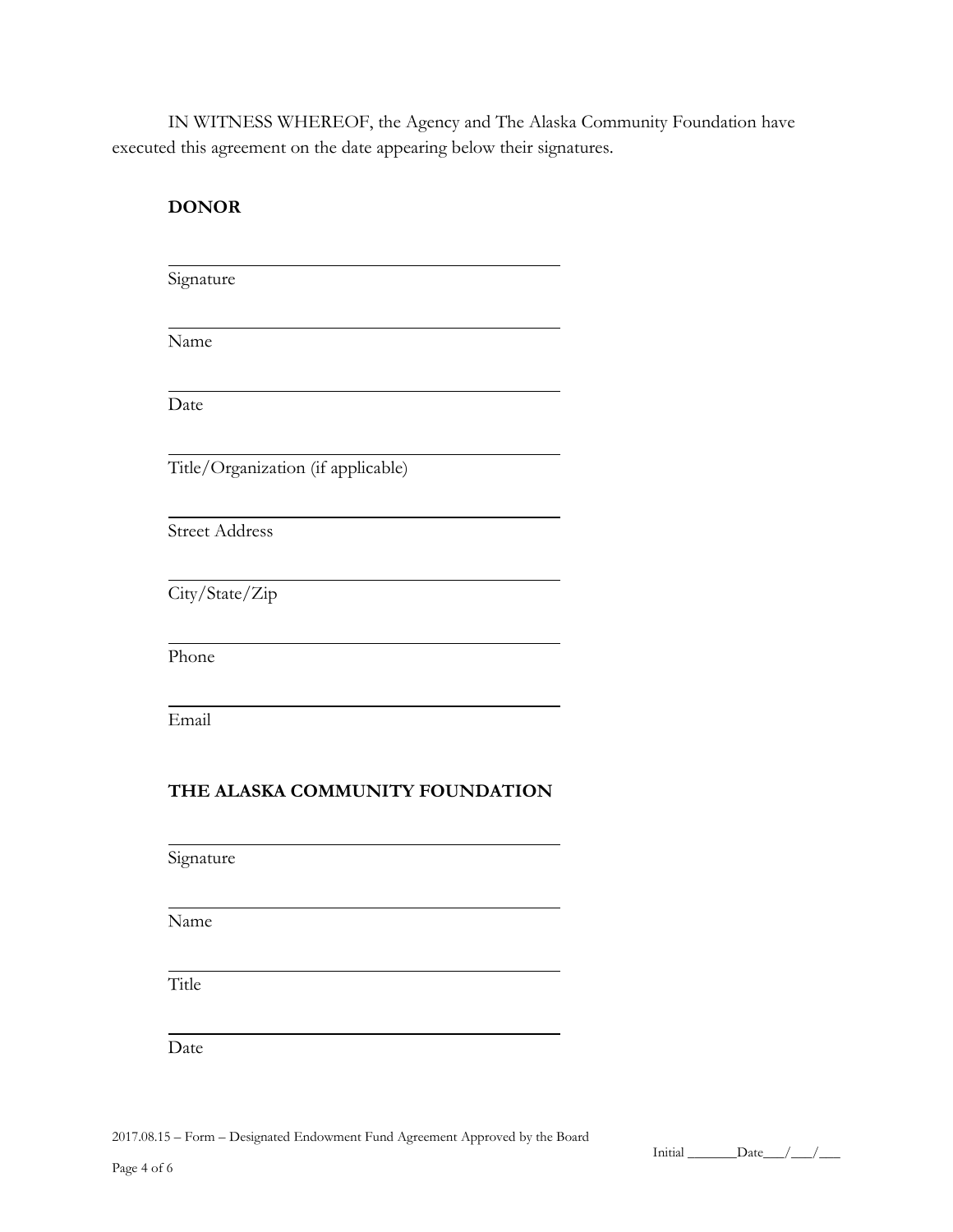#### **SCHEDULE 1**

#### **CONTRIBUTED PROPERTY**

The Donors(s) hereby irrevocably donates, and ACF agrees to accept, the following for the \_\_\_\_\_\_\_\_\_\_\_\_\_\_\_\_\_\_\_\_\_\_\_\_\_\_\_\_\_\_\_\_\_\_\_\_\_ Designated Endowment Fund, a component fund of ACF:

**Amount of Donation: \$**\_\_\_\_\_\_\_\_\_\_\_\_\_\_\_\_\_\_\_\_\_

**Additional Information:** (E.g. note the number of shares and name of stock donated; amounts to be allocated for the principal and spendable; or other comments).